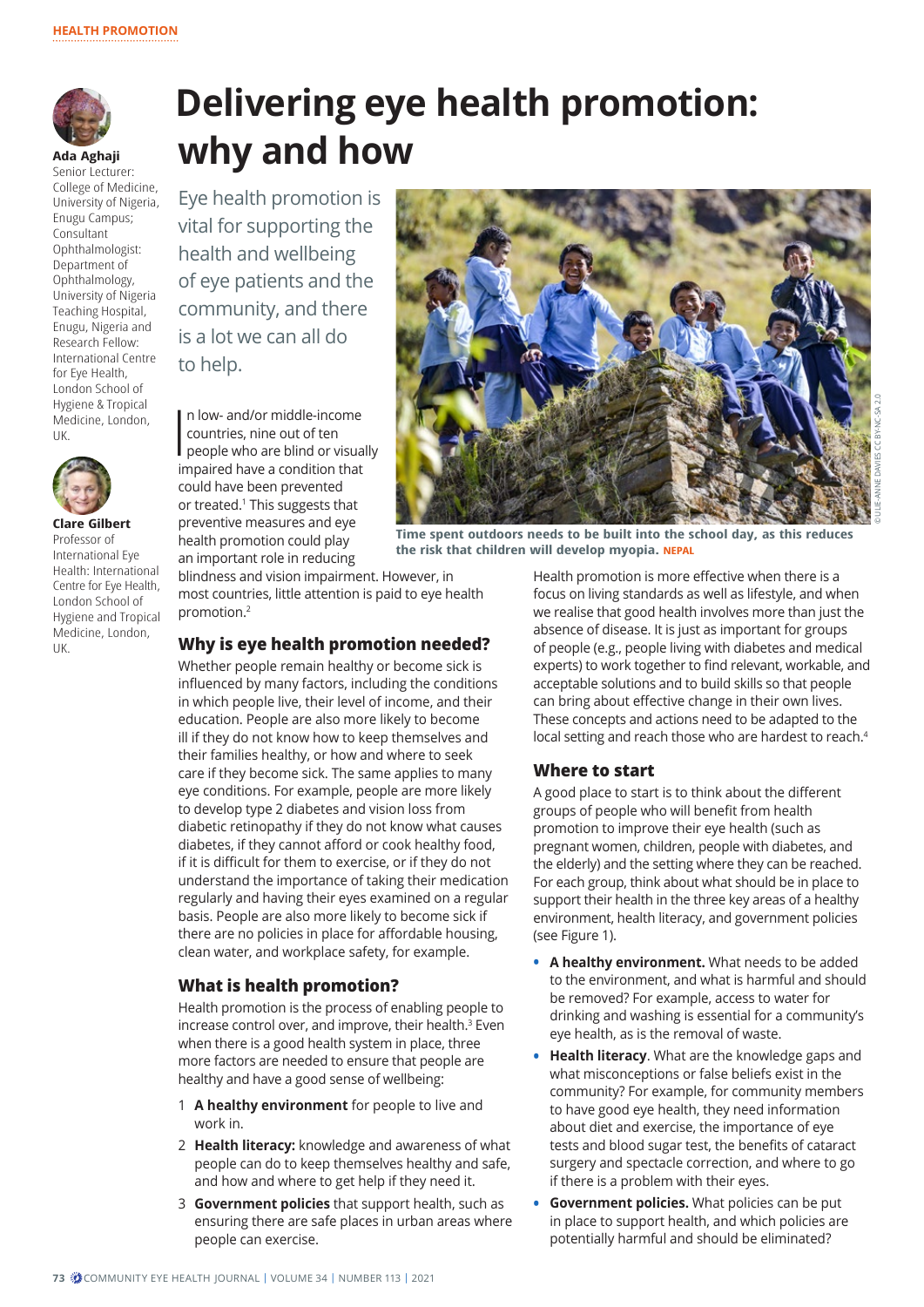#### **Figure 1** Examples of eye health promotion

#### *Who?* **Pregnant women** *Where?* **Antenatal clinics**

#### 1 **A healthy environment.**

Ensure that health facilities that provide antenatal care are accessible to all women, regardless of disability or income. Ensure that pregnant women have access to vitamin A rich food or vitamin supplements.

- 2 **Health literacy.** Provide information that encourages healthy behaviours and reduces the risk of preterm delivery, such as smoking cessation, abstinence from alcohol, and a healthy diet, including vitamin A rich foods. Encourage exclusive breast feeding from birth.
- 3 **Government policies.** Provide free or affordable antenatal care for all pregnant women on a regular basis.

**Impact:** Less visual loss from retinopathy of prematurity, vitamin A deficiency, and neonatal conjunctivitis.

# *Who?* **Young children** *Where?* **Immunisation clinics**

#### 1 **A healthy**

**environment.**  Ensure that health facilities that provide immunisation and vitamin A supplementation are accessible to all parents of young children.



- 2 **Health literacy.** Provide information on the benefits of immunisation, a healthy diet, and the need for vitamin A supplements. Encourage exclusive breast feeding for infants as well as environmental and personal hygiene (including face washing).
- 3 **Government policies.** Provide free or affordable antenatal care for all pregnant women on a regular basis.

**Impact:** Less trachoma and less visual loss from measles and vitamin A deficiency.

#### *Who?* **Schoolchildren, adolescents, and teachers** *Where?* **Schools**

1 **A healthy environment.** A healthy school environment with water and sanitation as well as safe outdoor spaces for play as time outside reduces the risk of developing myopia.



- 2 **Health literacy.** Provide health education in schools about a healthy diet, personal and environmental hygiene, safe play, and the consequences of smoking and risky sexual behaviours. Encourage the use of spectacles, if required, and tell children what to do if they have an eye problem. Train schoolteachers to screen children for eye conditions and to take care of their own eyes and vision, e.g., correction of presbyopia.
- 3 **Government policies.** All children aged 5-15 years should be in school. Education policies on school health should include eye health.

**Impact:** Less myopia, obesity, and Type 2 diabetes; less trachoma and ocular injuries; less visual loss in children and teachers from uncorrected refractive errors; prompt management of eye conditions.

# *Who?* **People of working age** *Where?* **Workplaces**

- 1 **A healthy environment.** A healthy and safe work environment with appropriate infrastructure to encourage good hygiene and to prevent ocular injuries.
- 2 **Health literacy.** Provide information on a healthy diet, regular exercise, how to protect the eyes from injury, and the benefits of smoking cessation. Emphasise the need for regular blood sugar and blood pressure tests and eye examinations to detect potentially blinding eye conditions. Provide information about where to access eye care, if needed.
- 3 **Government policies.** Occupational health (or health and safety) policies which protect the eye health of workers.
- **Impact:** Fewer people develop diabetes or sustain eye injuries as well as earlier detection of blinding eye conditions.

*Who?* **Older people/the elderly** *Where?* **Care homes, social activities for the elderly, health clinics for the elderly**

- 1 **A healthy environment.** A healthy and safe living environment with appropriate infrastructure. Accessible health facilities.
- 2 **Health literacy.** Provide information on a healthy diet, regular exercise, with regular blood sugar tests and eye examinations. Information on where to access eye care, if needed.
- 3 **Government policies.** Include eye health in policies on health care for the elderly.

**Impact:** Fewer people develop diabetes. Early detection of

GRAHAM COATES [CC BY-NC 4.0;](https://creativecommons.org/licenses/by-nc/4.0/) MARCELO SCHELLINI [CC BY-NC 4.0;](https://creativecommons.org/licenses/by-nc/4.0/) JAMSHYD MASUD [CC BY-NC 4.0](https://creativecommons.org/licenses/by-nc/4.0/) GES FROM TOP LEFT CLOCKWISE: © LICIA PETRESC/UNSPLASH; ABIDIN ERNA/HKI CC BY-NC 4.0;<br>HANN COATES CC BY-NC 4.0; MARCELO SCHELLINI CC BY-NC 4.0; JAMSHYD MASUD CC BY-NC 4. *IMAGES FROM TOP LEFT CLOCKWISE*: © LICIA PETRESC/UNSPLASH; ABIDIN ERNA/HKI [CC BY-NC 4.0](https://creativecommons.org/licenses/by-nc/4.0/); IMMGES<sub>F</sub>

blinding eye conditions such as cataract and glaucoma.

# **What role can we play in eye health promotion?**

As ophthalmologists, optometrists, ophthalmic nurses, and allied eye health personnel, we may have access to groups such as pregnant women, children, people with type 2 diabetes, and the elderly, either where we work or in the community where we live. We can train other health care workers to deliver appropriate eye health promotion. e.g., at antenatal care clinics, in diabetes clinics, or in schools. For example, eye health workers have successfully trained staff members who were working in maternal and child health clinics to deliver primary eye care, which included eye health promotion and prevention, with appreciable success.5 Children in school are a captive

audience for eye health promotion, and the International Agency for the Prevention of Blindness has developed a school activity pack containing eye health promotional materials that can be downloaded free of charge (**<https://bit.ly/IAPBpack>**).6

The role of health education in eye care is to encourage the uptake of eye health promoting behaviours and increase the use of eye care services.7 In the course of our work, health education can be directed at individuals, families, and communities. This could include encouraging family members to have their eyes examined, particularly if there is a history of eye disease, such as glaucoma. For patients

**"The role of health education in eye care is to encourage the uptake of eye health promoting behaviours and increase the use of eye care services."**

*Continues overleaf* ➤